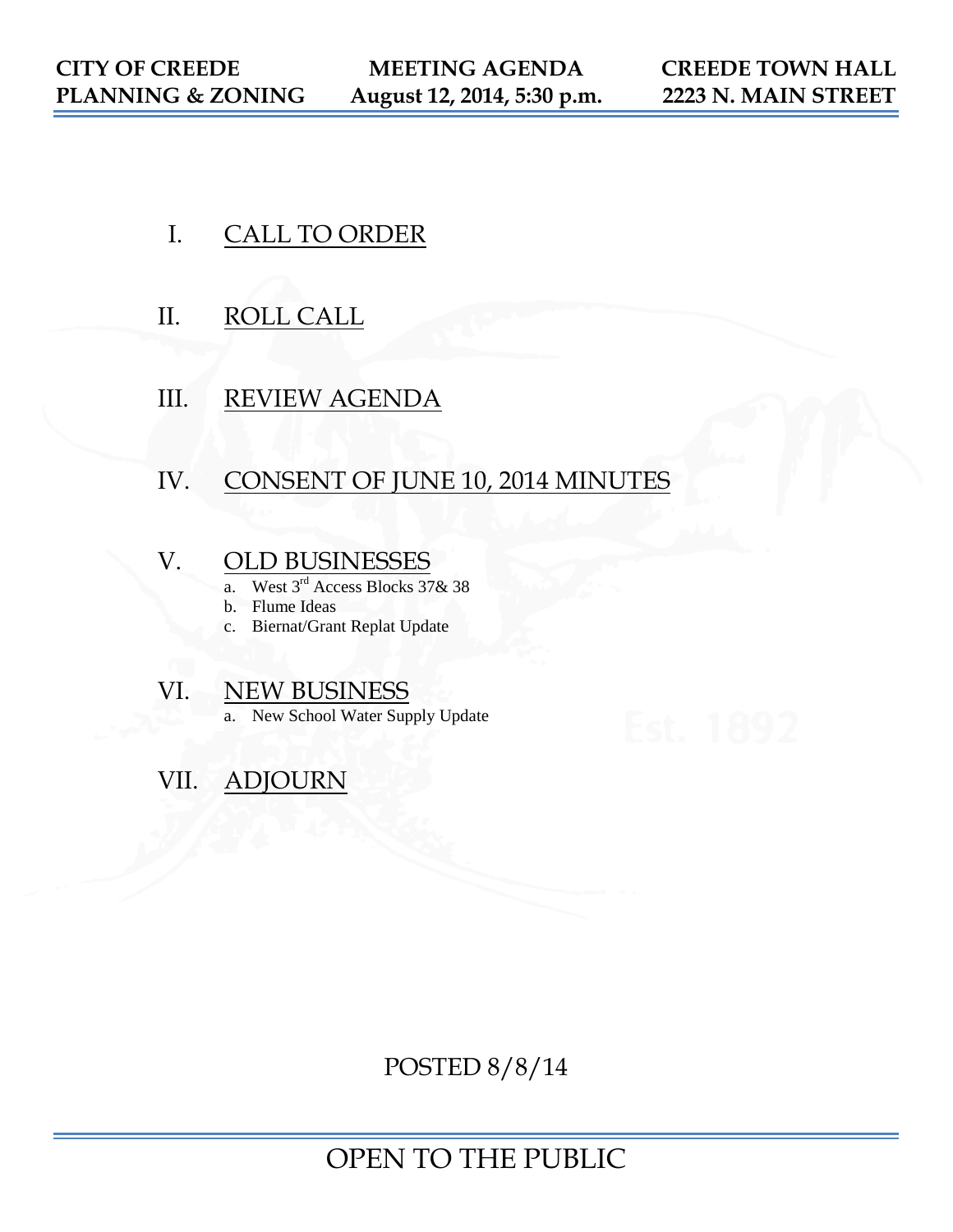# **PLANNING & ZONING COMMISSION CITY OF CREEDE, COLORADO – A TOWN June 10, 2014**

## REGULAR MEETING

The Planning and Zoning Commission of the City of Creede – a Town, County of Mineral, State of Colorado, met in the Creede Town Hall at the hour of 5:28 p.m. There being present at the call of the roll the following persons:

COMMISSIONERS PRESENT: Rex Shepperd, Eric Grossman, Kay Wyley, Lauri Jordan, Frank Freer

Commissioner Jordan, presiding, declared a quorum present: Those members of staff also present were as follows: Clyde Dooley, Town Manager

#### AGENDA

Commissioner Wyley moved and Commissioner Freer seconded to approve the agenda as presented. The vote was unanimous. Commission Chair Jordan declared the motion carried.

## CONSENT OF MAY 14, 2014 MINUTES

Commissioner Grossman moved and Commissioner Shepperd seconded to approve the May 14, 2014 minutes. The vote was unanimous. Commission Chair Jordan declared the motion carried.

## OLD BUSINESS

## SIMON REPLAT PROCESS

Clyde had been working with the property owners in North Creede and will have a Boundary Line Agreement ready for the Trustees soon. He explained the property exchange with the attached maps.

# NEW SCHOOL WATER SUPPLY UPDATE

Dooley has received confirmation that providing water for the new school would not affect the City's augmentation. The next step is to get approval from the sanitation district and written application from the school. There is a possibility of annexation and negotiations will take place over the next several months.

## BIRDSEY REPLAT UPDATE

Dooley explained that the original replat had been incorrectly executed and the property owners did not receive a clean title. The Board of Trustees has agreed to waive city fees if the owners were willing to do a survey of the property.

## RIO GRANDE AVENUE

Dooley invited the Planning Commission to the upcoming Board of Trustees Work Session to discuss Rio Grande Avenue as well as the flume with the City Engineer and the City Attorney.

## ADJOURN

There being no further business to come before the Planning and Zoning Commission at this time, Commissioner Shepperd moved and Commissioner Wyley seconded that the meeting be adjourned at 6:08 p.m. The vote was unanimous. Commission Chair Jordan declared the motion carried. Respectfully submitted:

Randi Snead City Clerk/Treasurer

\_\_\_\_\_\_\_\_\_\_\_\_\_\_\_\_\_\_\_\_\_\_\_\_\_\_\_\_\_\_\_\_